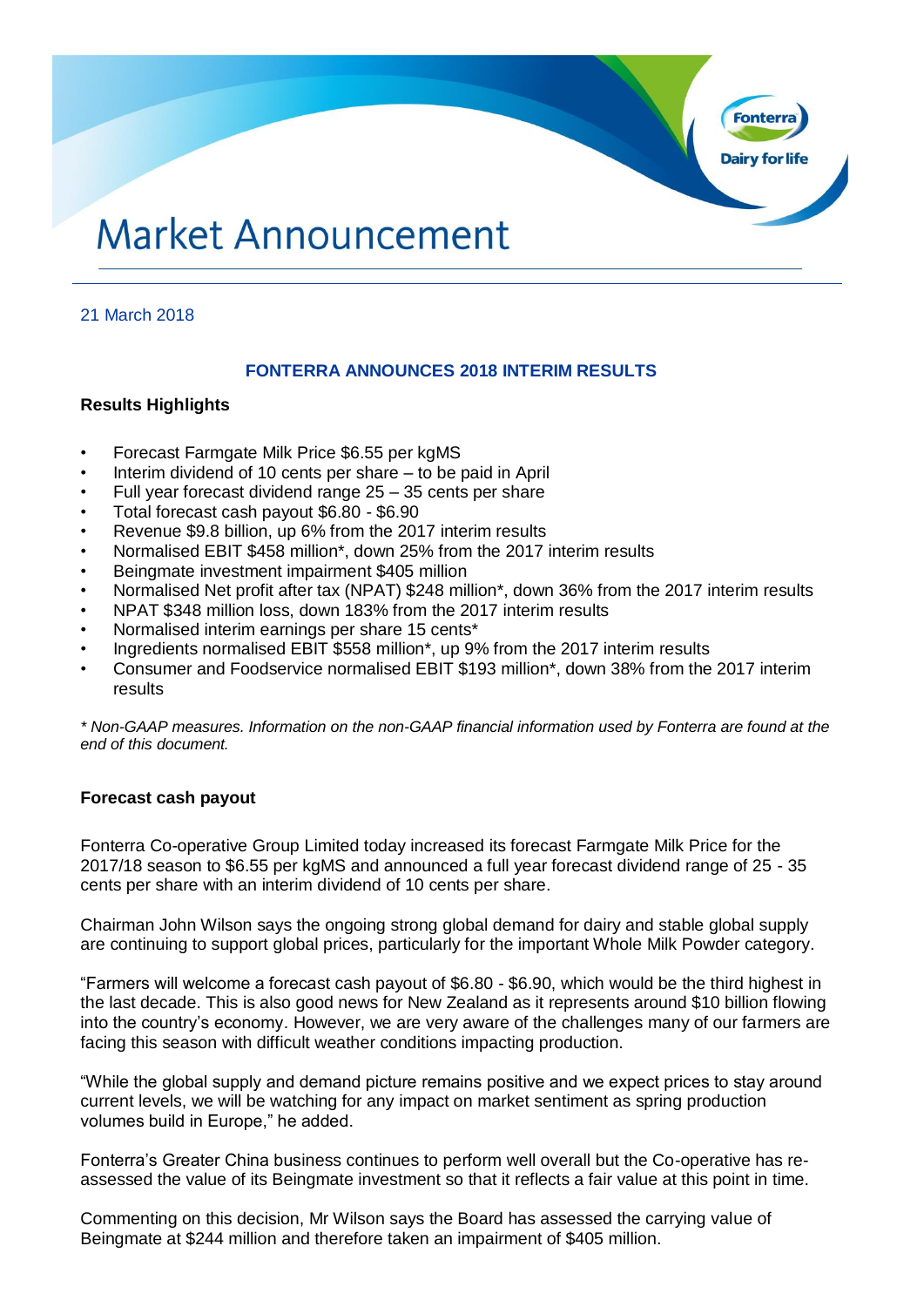"While we appreciate the substantial opportunity and privilege of our business in China, our shareholders and unitholders will be rightfully disappointed with this outcome. Beingmate's continued under-performance is unacceptable. The turnaround of the investment is a key priority for our senior management team."

"The opportunity in the Chinese infant formula market remains, as does the potential for our Beingmate partnership – but an immediate business transformation is needed for Beingmate to benefit from the ongoing changes in the market."

In December, Fonterra paid \$183 million to Danone following the conclusion of an arbitration that arose from the WPC80 precautionary recall in 2013.

Mr Wilson says the Board will decide how the Beingmate impairment and the Danone payment will be treated for final dividend purposes after the end of the financial year when it will have the full picture of Fonterra's operating performance. Given the possible impact of these decisions, the Board is providing a forecast dividend range for the full-year of 25 – 35 cents per share, rather than just the earnings per share guidance normally given.

"Based on our dividend policy, this forecast dividend range would allow for the Board to add back the Beingmate impairment at the lower end through to an adjustment for both Beingmate and Danone as one-off events at the higher end.

"In the circumstances, we have taken a prudent approach in determining the 10 cent interim dividend."

#### **Our Business Performance**

Chief Executive Theo Spierings says the operating performance for the first half year was generally as expected.

"We knew going into this year we would have to carefully manage low starting inventory levels. This was followed by reduced New Zealand milk collections due to difficult weather conditions, further impacting our volumes available for sale.

"On top of this, we also had to navigate higher input costs which squeezed our margins.

"So, at the end of the first half, our total sales volumes are down 11 per cent to 10.5 billion LME, and normalised earnings before interest and tax (EBIT) 25 per cent lower at \$458 million\* compared to \$607 million in the same period last year," says Mr Spierings.

"Despite this, overall sales revenue in the business was up six per cent to \$9.8 billion compared to the same period last year, mainly due to the improved global prices for dairy.

"While our reported net profit after tax (NPAT) shows a loss of \$348 million, it includes the payment to Danone and the Beingmate impairment. As these are one-off events, our normalised Net Profit After Tax of \$248 million\* is a better reflection of our underlying operating performance for the half year."

Commenting on the Ingredients business Mr Spierings says the team achieved a strong result with normalised EBIT growth of nine per cent to \$558 million\* compared to \$510 million\* in the same period last year, despite lower sales volumes of 9.8 billion LME.

"The result benefited from higher stream returns in the first half – \$90 million compared to \$40 million for the same period last year. These additional stream returns were predominantly due to improved margins for non-reference products during this period.

In relation to Fonterra's Consumer and Foodservice business, Mr Spierings says the higher input costs meant margins were reduced by 15 per cent over the period, with strong competition in the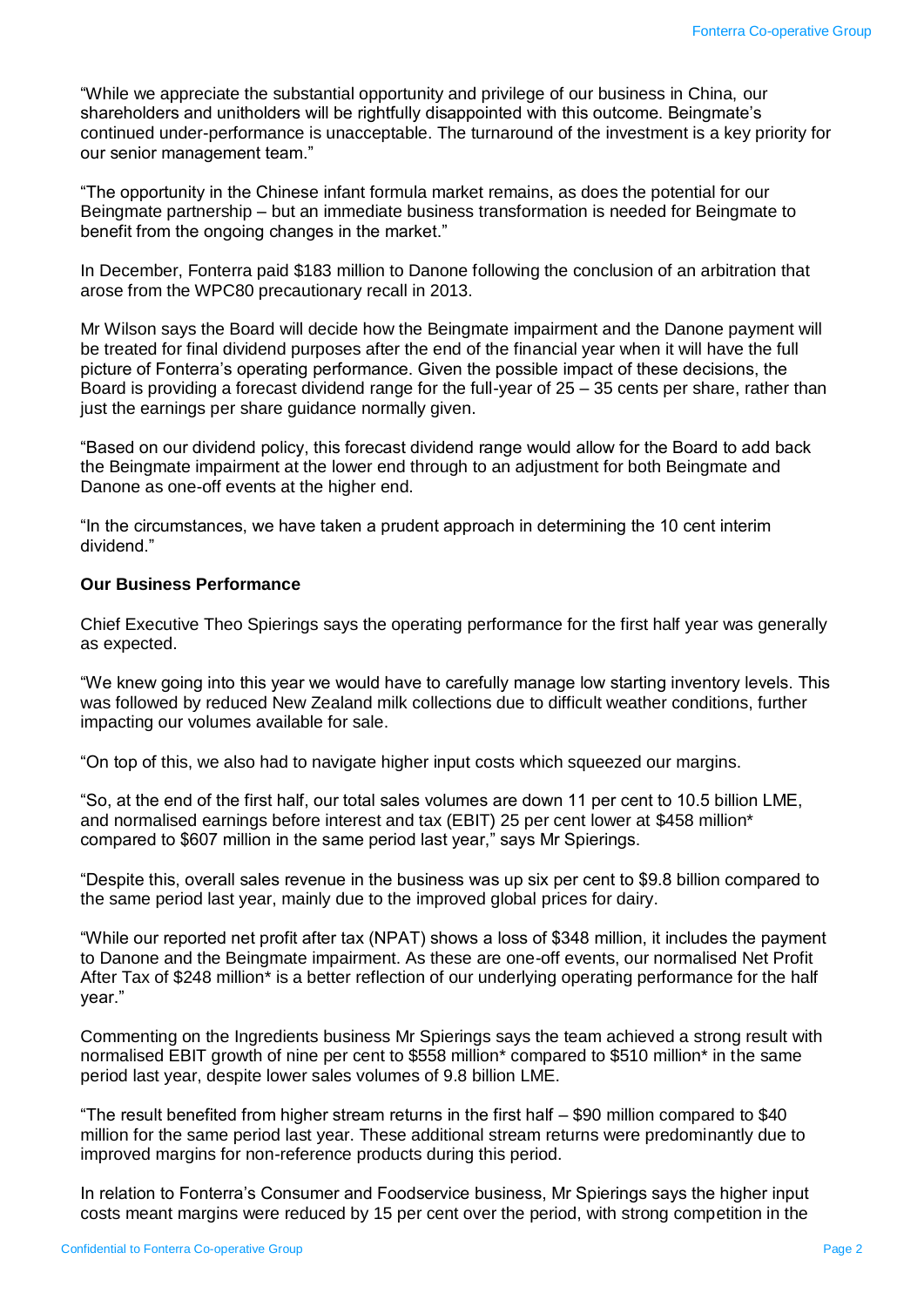Co-operative's strategic markets, especially in Foodservice, limiting the short-term options to pass through the higher costs.

"Consumer and Foodservice's volumes were two per cent lower compared to the same period last year. Our sales volumes in Asia, Latin America, and Greater China improved but they were offset by lower volumes in Oceania, caused primarily by operational start-up challenges at our new distribution centre in Auckland, which is now operating as we'd expect.

"Overall, Consumer and Foodservice normalised EBIT was \$193 million\* compared to an exceptional \$313 million<sup>\*</sup> in the prior comparable period when input costs were considerably lower."

Mr Spierings says the Co-operative's China Farms strategy is beginning to bear fruit and the farms' improved performance is reflected a normalised EBIT loss of \$12 million\* – half the \$24 million\* loss for the same period last year.

"This result is helped by the price the Ingredients business pays China Farms for its milk, which is currently higher than the unsustainably low domestic milk price. This approach is producing better results by allowing the China Farms managers to focus on ongoing on-farm efficiencies and the Ingredients managers to focus on getting the best price for our high-quality milk.

"The potential is strong as Chinese demand for high-quality local fresh milk continues to grow. In February this year, we launched a new premium 'Daily Fresh' milk range alongside Alibaba's Hema Fresh stores in Shanghai and Suzhou. This milk is sourced directly from our farm hub in Hebei province. While early days, the opportunity for scale and reach alongside Alibaba is huge."

#### **Our Greater China Business**

In talking about Fonterra's Greater China business, Mr Spierings says that while the Beingmate investment has underperformed, the Co-operative's integrated Greater China business is delivering positive results for shareholders and unitholders and continues to have high growth prospects.

"In our first half, China volumes accounted for 2.2 billion LME of our total 9.8 billion LME in ingredients, with around 80 per cent of this milk sourced in New Zealand. In our Consumer and Foodservice business, China volumes accounted for 600 million LMEs of the total 2.7 billion LMEs sold over the first half, with Consumer and Foodservice in Greater China achieving normalised EBIT of \$92 million\* on volume growth of three per cent compared to the same period last year.

"Clearly the outcome of re-assessing the value of our investment in Beingmate downwards is unacceptable to our shareholders and unitholders. The recovery of the value of this investment is the number one immediate priority for me and the senior management team.

"To be blunt, the investment in Beingmate has not gone the way we expected and there are things we would do differently knowing what we know now. We are very focused on doing all we can to get things where they need to be.

"As an 18.8 per cent shareholder, we do not have direct control over the company but we are influencing its direction and continue to call for an urgent business transformation by working cooperatively with Beingmate's founder and majority shareholder. We see there are a number of opportunities to reverse the current performance, unlock the distribution network and meet customers' preferences for e-commerce.

"While this seems like a slow process and we're not allowed to share all of the information about Beingmate's business, we are working hard in the background to get ourselves in a position where there is a tangible action plan for transforming Beingmate that we can share more widely and monitor progress," says Mr Spierings.

A working group of the Board – that includes Independent Directors Simon Israel and Clinton Dines, who both have significant China experience and expertise – is providing guidance and oversight as the senior management team work to recover the investment.